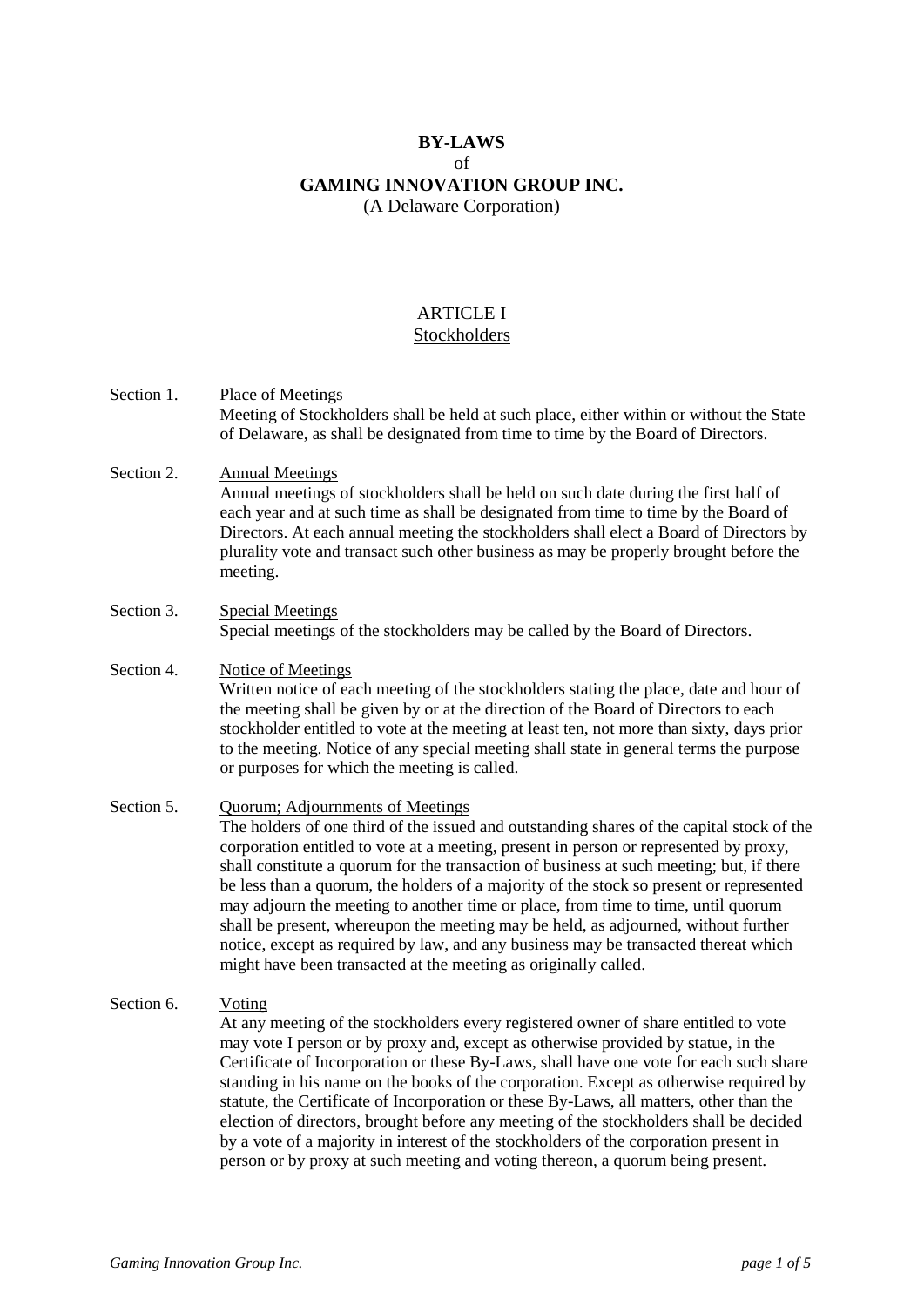| Section 7. | Inspectors of Election                                                                                                                    |
|------------|-------------------------------------------------------------------------------------------------------------------------------------------|
|            | The Board of Directors, or, if the Board shall not have made the appointment, the                                                         |
|            | chairman presiding at any meeting of stockholders, shall have power to appoint one or                                                     |
|            | more persons to act as inspectors of election at the meeting or any adjournment                                                           |
|            | thereof, but no candidates for the office of director shall be appointed as an inspector<br>at any meeting for the election of directors. |
|            |                                                                                                                                           |

#### Section 8. Chairman of Meetings The Chairman of the Board or, in his absence, the President shall preside at all meetings of the stockholders. In the absence of both the Chairman of the Board and the President, a majority of the members of the Board of Directors present in person at such meeting may appoint any other officer or director to act as Chairman of the meeting.

#### Section 9. Secretary of Meetings The Secretary of the corporation shall act as secretary of all meetings of the stockholders. In the absence of the Secretary, the chairman of the meeting shall appoint any other person to act as secretary of the meeting.

Section 10. Stockholders' Action Without Meetings Any action required or permitted to be taken at any meeting of the stockholders may be taken without a meeting, if a written consent thereto is signed by all the stockholders, and such written consent is filed with the minutes of proceedings of the stockholders.

# ARTICLE II

# Board of Directors

Section 1. Number of Directors The Board of Directors shall consist of at least one (1) and not more than twenty (20) members; provided, however, that such number may from time to time be increased or decreased by the Board of Directors or by the stockholders.

#### Section 2. Vacancies Whenever any vacancy shall occur in the Board of Directors by reason of death, resignation, removal, increase in the number of directors or otherwise, it may be filled by majority of the directors then in the office, although less than a quorum, or by a sole remaining director, for the balance of the term, or, if the Board has not filled such vacancy, it may be filled by the stockholders.

## Section 3. First Meeting

The first meeting of each newly elected Board of Directors, of which no notice shall be necessary, shall be held immediately following the annual meeting of stockholders or any adjournment thereof at the place the annual meeting of stockholders was held at which such directors were elected, or at such other place as a majority of the members of the newly elected Board who are then present shall determine, for the election or appointment of officers for the ensuing year and the transaction of such other business as may be brought before such meeting.

Section 4. Regular Meetings Regular meetings of the Board of Directors, other than the first meeting, may be held without notice at such times and places as the Board of Directors may from time to time determine.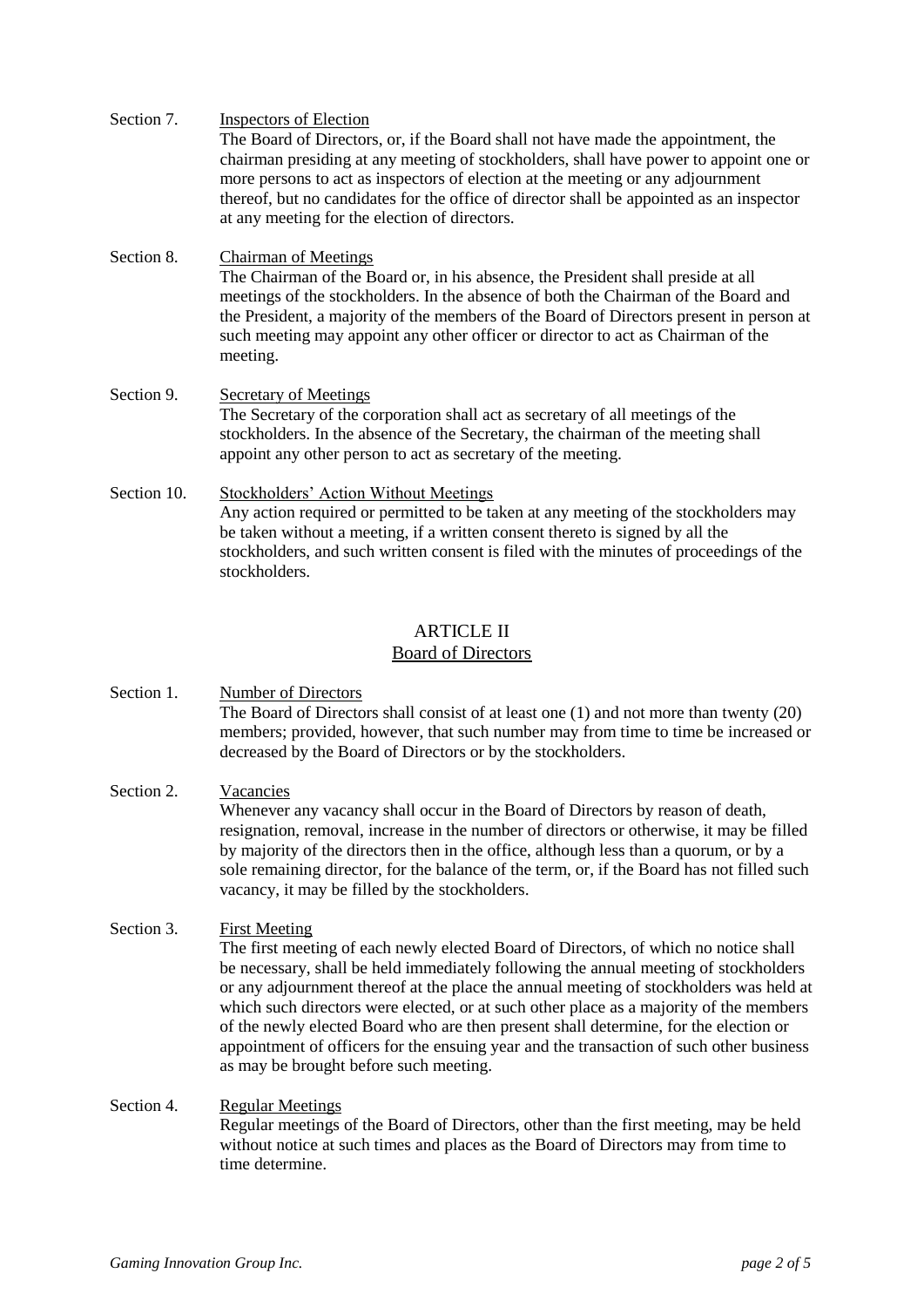#### Section 5. Special Meetings

Special meetings of the Board of Directors may be called by order of the Chairman of the Board, the President or any two directors. Notice of the time and place of each special meeting shall be given by or at the direction of the person or persons calling the meeting by mailing the same at least three days before the meeting or by telephoning, telegraphing, or delivering personally the same at least twenty-four hours before the meeting to each director. Except as otherwise specified in the notice thereof, or as required by statute, the Certificate of Incorporation or these By-Laws, any and all business may be transacted at any special meeting.

Section 6. Place of Conference Call Meeting Any meeting at which one or more of the members of the Board of Directors or of a committee designated by the Board of Directors shall participate by means of conference telephone or similar communications equipment shall be deemed to have been held at the place of designated for such meeting, provided that at least one member is at such place while participating in the meeting.

#### Section 7. Organization

Every meeting of the Board of Directors shall be presided over by the Chairman of the Board, or in his absence, the President. In the absence of the Chairman of the Board and the President, a presiding office shall be chosen by majority of the directors present. The Secretary of the corporation shall act as secretary of the meeting, but, in his absence, the presiding officer may appoint any person to act as secretary of the meeting.

#### Section 8. Quorum; Vote

A majority of the directors then in office (but in no event less than one-third of the total number of directors) shall constitute a quorum, for the transaction of business, but less than a quorum may adjourn any meeting to another time or place from time to time until a quorum shall be present, whereupon the meeting may be held, as adjourned, without further notice. Except as otherwise required by statute, the Certificate of Incorporation or these By-Laws, all matter coming before any meeting of the Board of Directors shall be decided by the vote of a majority of the directors present at the meeting, a quorum being present.

- Section 9. Removal of Directors Any one or more of the directors shall be subject to removal with or without cause at any time by the stockholders.
- Section 10. Directors' Action With or Without Meetings Any action required or permitted to be taken at any meeting of the Board of Directors may be taken without a meeting, if a written consent thereto is signed by all members of the Board of Directors, and such written consent is filed with the minutes of proceedings of the Board of Directors.

# ARTICLE III **Officers**

Section 1. General The Board of Directors shall elect the officers of the corporation, which shall include a President, a Secretary and a Treasurer and such other or additional officers (including, without limitation, a Chairman of the Board, one or more Vice-Chairmen of the Board, Vice-Presidents, Assistant Vice-Presidents, Assistant Secretaries and Assistant Treasurers) as the Board of Directors may designate.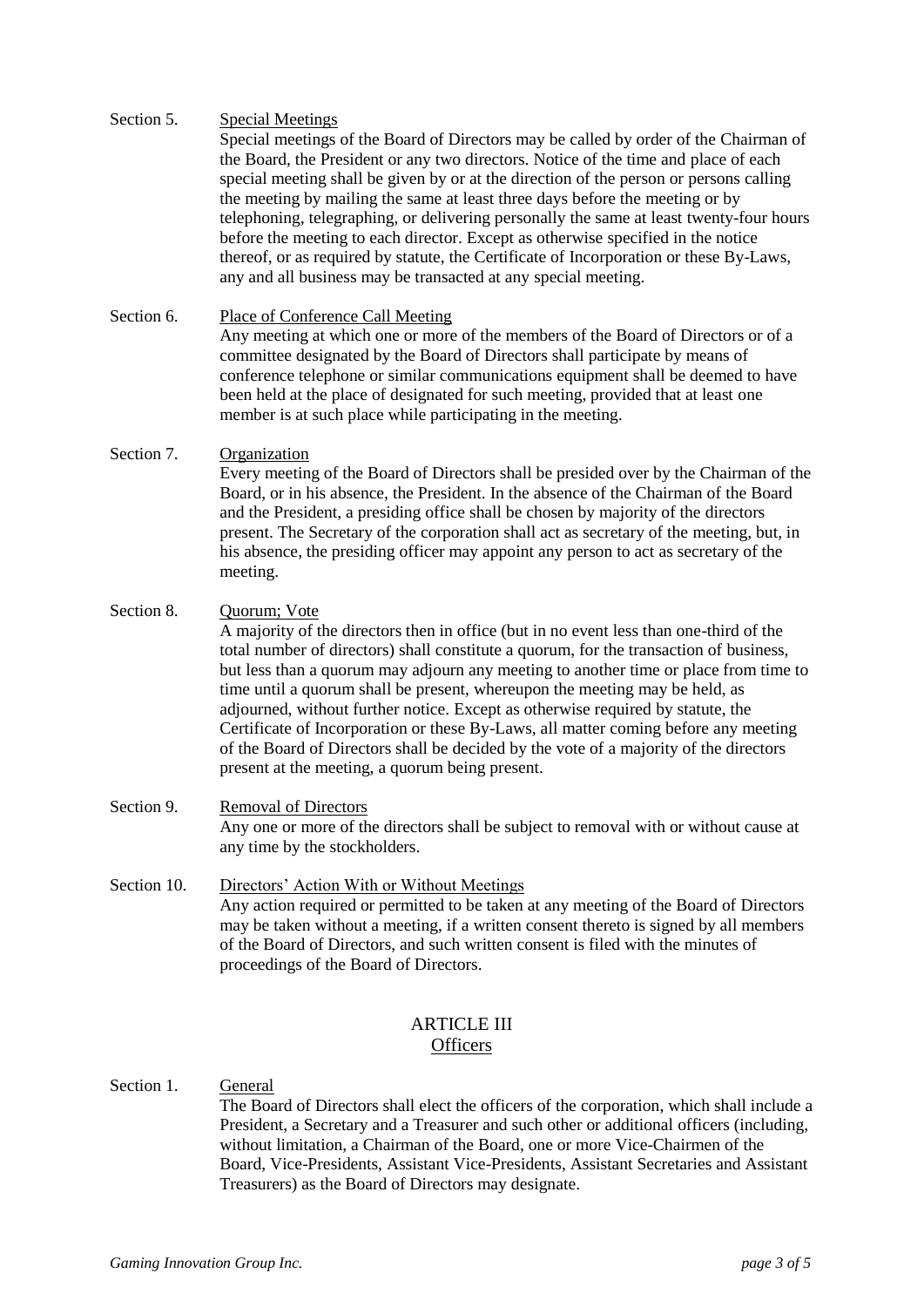- Section 2. Term of Office; Removal and Vacancy Each officer shall hold his office until his successor is elected and qualified or until his earlier resignation or removal. Any officer or agent shall be subject to removal with or without cause at any time by the Board of Directors. Vacancies in any office, whether occurring by death, resignation, removal or otherwise, may be filled by the Board of Directors.
- Section 3. Powers and Duties

Each of the officers of the corporation shall, unless otherwise ordered by the Board of Directors, have such powers and duties as generally pertain to his respective office as well as such powers and duties as from time to time may be conferred upon him by the Board of Directors. Unless otherwise ordered by the Board of Directors after the adoption of these By-Laws, the Chairman of the Board, or, when the office of Chairman of the Board is vacant, the President shall be the chief executive officer of corporation.

Section 4. Power to Vote Stock

Unless otherwise ordered by the Board of Directors, the Chairman of the Board and the President each shall have full power and authority on behalf of the corporation to attend and to vote at any meeting of stockholders of any corporation in which this corporation may hold stock, and may exercise on behalf of this corporation any and all of the rights and powers incident to the ownership of such stock at any such meeting and shall have power and authority to execute and deliver proxies, waivers and consents on behalf the corporation in connection with the exercise by the corporation of the rights and powers incident to the ownership of such stock. The Board of Directors, from time to time, may confer like powers upon any other person or persons.

# ARTICLE IV

## Capital Stock

Section 1. Certificates of Stock

Certificates of stock of the corporation shall be in such form as the Board of Directors may from time to time prescribe and shall be signed by the Chairman of the Board or Vice Chairman of the Board or the President or a Vice-President and by the Treasurer or an Assistant Treasurer or the Secretary or an Assistant Secretary. The Stock of the corporation may, should the Board of Directors wish, be uncertificated and be registered in a paper less securities system.

## Section 2. Transfer of Stock

Shares of capital stock of the corporation shall be transferable on the books of the corporation only by the holder of record thereof, in person or by duly authorized attorney, if certificated, upon surrender and cancellation of certificates for a like number of shares, with an assignment or power of transfer endorsed thereon or delivered therewith, duly executed, and with such proof of the authenticity of the signature and of authority to transfer, and of payment of transfer taxes, as the corporation or its agents may require. Within a reasonable time after the issuance or transfer of uncertificated stock, the corporation shall send to the registered owner thereof a written notice containing the information required to be set forth or stated on certificates pursuant to Section 151, 156, 202(a) or 218(a) of the Delaware General Corporation Law or statement that the corporation will furnish without charge to each stockholder who so requests the powers, designations, preferences and relative